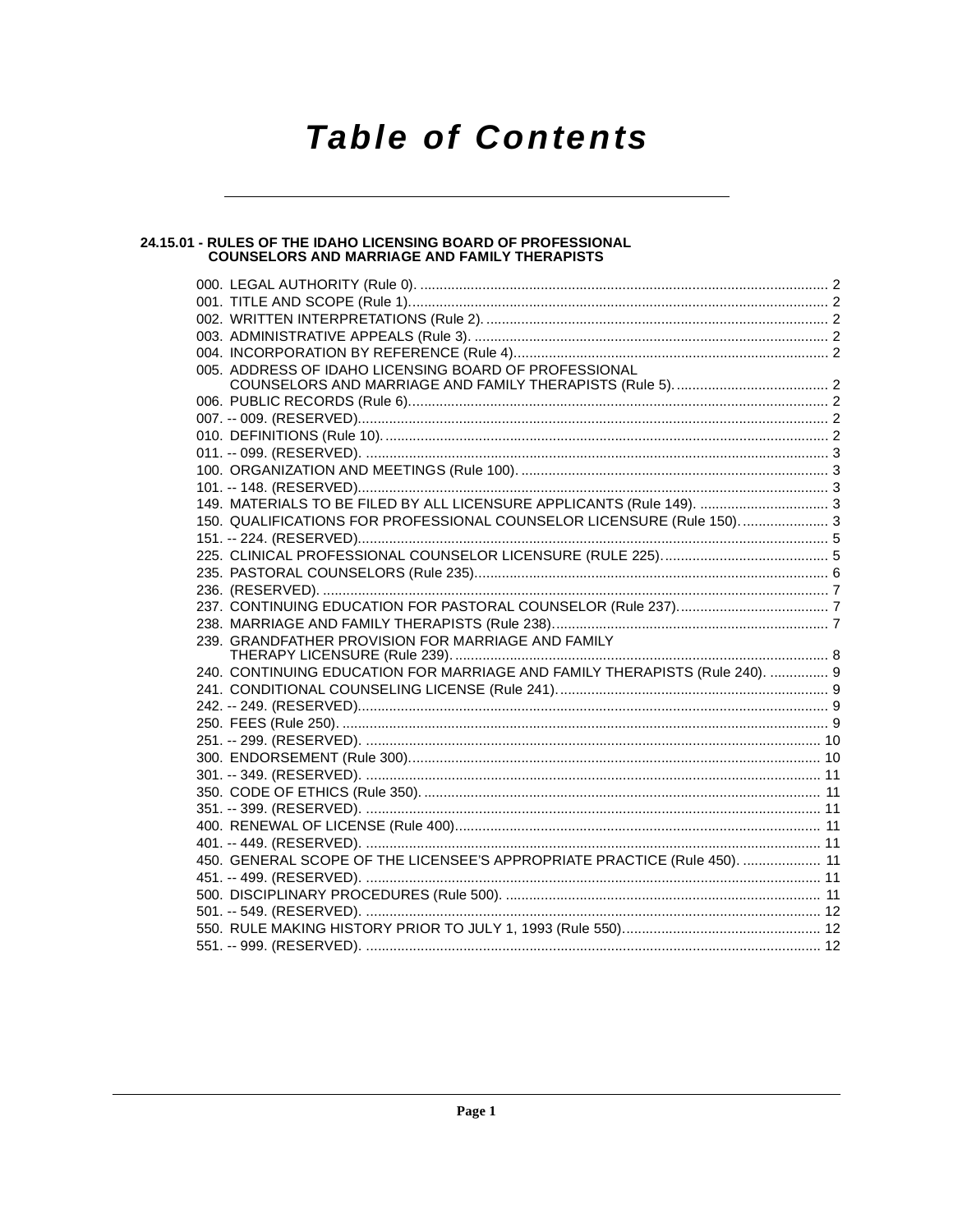#### **IDAPA 24 TITLE 15 Chapter 01**

#### **24.15.01 - RULES OF THE IDAHO LICENSING BOARD OF PROFESSIONAL COUNSELORS AND MARRIAGE AND FAMILY THERAPISTS**

#### <span id="page-1-1"></span><span id="page-1-0"></span>**000. LEGAL AUTHORITY (Rule 0).**

These rules are hereby prescribed and established pursuant to the authority vested in the Idaho Licensing Board of Professional Counselors and Marriage and Family Therapists by the provisions of Section 54-3404, Idaho Code. (3-13-02)

#### <span id="page-1-2"></span>**001. TITLE AND SCOPE (Rule 1).**

These rules shall be cited as IDAPA 24.15.01, "Rules of the Idaho Licensing Board of Professional Counselors and Marriage and Family Therapists". (3-13-02)

#### <span id="page-1-3"></span>**002. WRITTEN INTERPRETATIONS (Rule 2).**

The board may have written statements that pertain to the interpretation of the rules of this chapter. Such interpretations, if any, are available for public inspection and copying at cost in the main office of the Bureau of Occupational Licenses. (3-13-02) Occupational Licenses.

#### <span id="page-1-4"></span>**003. ADMINISTRATIVE APPEALS (Rule 3).**

Administrative Appeals shall be governed by the Administrative Procedure Act, Title 67, Chapter 52, Idaho Code.

(3-13-02)

#### <span id="page-1-5"></span>**004. INCORPORATION BY REFERENCE (Rule 4).**

**01. ACA Code Of Ethics**. "ACA Code of Ethics and Standards of Practice," as published by the American Counseling Association (ACA), dated 1999 and referenced in Subsections 241.02, 350, and 450.01, is herein incorporated by reference and is available from the Board's office and on the Board web site. (3-13-02)

**02. AAMFT Code Of Ethics**. The document titled "AAMFT Code of Ethics", as published by the American Association for Marriage and Family Therapy (AAMFT), dated July 1, 2001 and referenced in Subsections 350, and 450.01, is herein incorporated by reference and is available from the Board's office and on the Board web  $site.$  (3-13-02)

#### <span id="page-1-6"></span>**005. ADDRESS OF IDAHO LICENSING BOARD OF PROFESSIONAL COUNSELORS AND MARRIAGE AND FAMILY THERAPISTS (Rule 5).**

[The office of the Board of Professional Counselors and Marriage and Family Therapists is located within the Bureau](http://www2.state.id.us/ibol/cou) of Occupational Licenses, Owyhee Plaza, 1109 Main Street, Suite 220, Boise, Idaho 83702-5642. The phone number of the Board is (208) 334-3233. The Board's FAX number is (208) 334-3945. The Board's e-mail address is ibol@ibol.state.id.us. The Board's official web site is at www2.state.id.us/ibol/cou. (3-13-02)

#### <span id="page-1-7"></span>**006. PUBLIC RECORDS (Rule 6).**

The records associated with the Idaho Licensing Board of Professional Counselors and Marriage and Family Therapists are subject to the provisions of the Idaho Public Records Act, Title 9, Chapter 3, Idaho Code. (3-13-02)

#### <span id="page-1-8"></span>**007. -- 009. (RESERVED).**

#### <span id="page-1-10"></span><span id="page-1-9"></span>**010. DEFINITIONS (Rule 10).**

**01. Board**. The Idaho Licensing Board of Professional Counselors and Marriage and Family ts as prescribed in Section 54-3401. Idaho Code. (3-13-02) Therapists as prescribed in Section 54-3401, Idaho Code.

**02.** Bureau. The Bureau of Occupational Licenses as prescribed in Sections 54-3404 and 67-2602, Idaho Code. (3-13-02) Idaho Code. (3-13-02)

**03. Intern**. An intern shall be defined as a person who is obtaining required supervised experience for licensure in a course of study provided by an institution of higher education or a person who is in a private-practice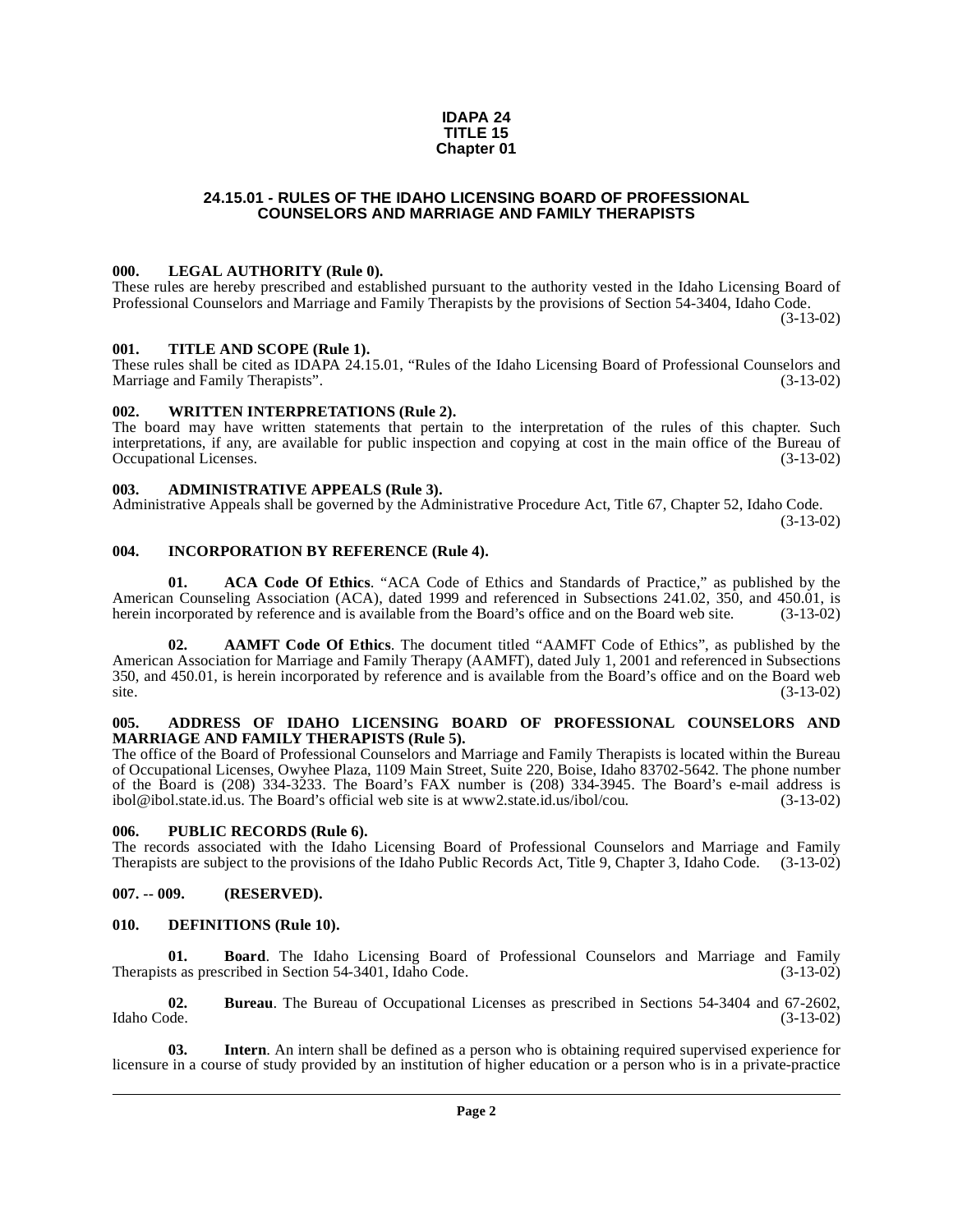## **IDAHO ADMINISTRATIVE CODE IDAPA 24.15.01 - Idaho Licensing Board of Professional**<br>Bureau of Occupational Licenses **Internation** Counselors and Marriage and Family Therapists

setting acting under direct supervision. (3-13-02)

#### <span id="page-2-0"></span>**011. -- 099. (RESERVED).**

#### <span id="page-2-7"></span><span id="page-2-1"></span>**100. ORGANIZATION AND MEETINGS (Rule 100).**

Board meetings will be held during the months of February, May, July, and October of each year and at such other times as the Board deems necessary. (3-13-02) times as the Board deems necessary.

#### <span id="page-2-2"></span>**101. -- 148. (RESERVED).**

#### <span id="page-2-6"></span><span id="page-2-3"></span>**149. MATERIALS TO BE FILED BY ALL LICENSURE APPLICANTS (Rule 149).**

Each applicant for licensure shall: (3-13-02)

<span id="page-2-11"></span>**01. Complete An Application**. Complete an application upon a form prescribed by the Board.

(3-13-02)

**02. Provide Verification Of Educational Program**. Verify completion of the approved educational program identified on the application with official graduate transcripts. Official transcripts must be received by the Board directly from the registrar of the appropriate college or university. (3-13-02) Board directly from the registrar of the appropriate college or university.

<span id="page-2-10"></span>**03. Submit Verification Of Supervised Experience**. The verification of supervised experience shall be provided directly to the Board by those supervisors listed on the application. (3-13-02)

<span id="page-2-9"></span>**04.** Submit Application Fee. Submit a non-refundable application fee as determined by Subsection (3-13-02) 250.01. (3-13-02)

#### <span id="page-2-8"></span><span id="page-2-4"></span>**150. QUALIFICATIONS FOR PROFESSIONAL COUNSELOR LICENSURE (Rule 150).**

Licensure as a "professional counselor" shall be restricted to persons who have successfully completed each of the following requirements: (3-13-02) following requirements:

<span id="page-2-5"></span>**01. Graduate Program Requirement**. A planned graduate program of sixty (60) semester hours which is primarily counseling in nature, six (6) semester hours of which are earned in an advanced counseling practicum, and including a graduate degree in a counseling field from an accredited university or college offering a graduate program in counseling. (7-1-93)

**a.** A planned graduate program in a counseling field shall be defined as completion of one (1) of the following: (7-1-93) following: (7-1-93)

i. A counseling program accredited or approved by the National Council for accreditation of Teacher Education or a counseling program listed in the Interstate List of Approved Programs; or

ii. A counseling program approved by the Council for Accreditation of Counseling and Related Educational Programs; or (7-1-93)

iii. A counseling program approved by the Council on Rehabilitation Education; or (7-1-93)

iv. A counseling program approved by the Board which shows evidence of education in the following areas: Counseling Theory, Counseling Techniques and Supervised Counseling Experience (this practicum must be supervised at the ratio of at least one  $(1)$  hour of one-to-one supervision for every ten  $(10)$  hours of experience in the setting) and at least six (6) of the following: (7-1-93)

Human growth and development: Includes studies that provide a broad understanding of the nature and needs of individuals at all developmental levels. Emphasis is placed on psychological, sociological, and physiological approaches. Also included are areas such as human behavior (normal and abnormal), personality theory, and learning theory. theory, and learning theory.

(2) Social and cultural foundations: Includes studies of change, ethnic groups, subcultures, changing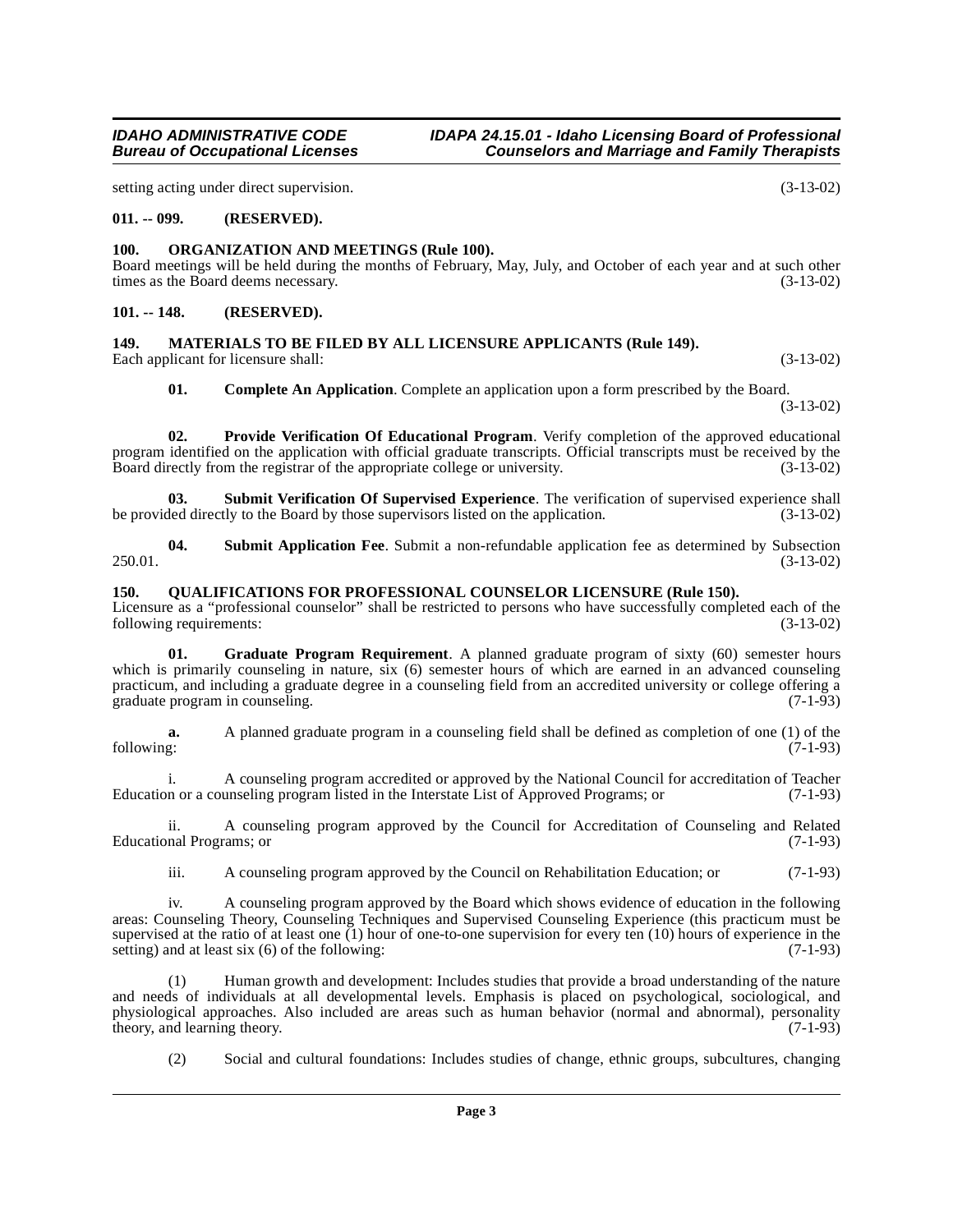#### **IDAHO ADMINISTRATIVE CODE IDAPA 24.15.01 - Idaho Licensing Board of Professional<br>Bureau of Occupational Licenses Counselors and Marriage and Family Therapists Counselors and Marriage and Family Therapists**

roles of women, sexism, urban and rural societies, population patterns, cultural mores, use of leisure time, and differing life patterns. differing life patterns.

(3) The helping relationship: Includes philosophic bases of the helping relationship: Consultation theory and/or an emphasis on the development of counselor and client (or consultee) self-awareness and self-<br>understanding. (7-1-93) understanding.

Groups: Includes theory and types of groups, as well as descriptions of group practices, methods illitative skills. It includes either a supervised practice and/or a group experience. (7-1-93) dynamics, and facilitative skills. It includes either a supervised practice and/or a group experience.

(5) Life-style and career development: Includes areas such as vocational-choice theory, relationship between career choice and life-style, sources of occupational and educational information, approaches to career decision-making processes, and career-development exploration techniques. (7-1-93) decision-making processes, and career-development exploration techniques.

(6) Appraisal of the individual: Includes the development of a framework for understanding the individual, including methods of data gathering and interpretation, individual and group testing, case-study approaches and the study of individual differences. Ethnic, cultural, and sex factors are also considered. (7-1-93)

(7) Research and evaluation: Includes areas such as statistics, research design, and development of research and demonstration proposals. It also includes understanding legislation relating to the development of research, program development, and demonstration proposals, as well as the development and evaluation of program  $\omega$  objectives.  $(7-1-93)$ 

(8) Professional orientation: Includes goals and objectives of professional counseling organizations, codes of ethics, legal consideration, standards of preparation, certification, and licensing and role of identity of counselors. counselors. (7-1-93)

**b.** A total of at least sixty (60) graduate semester hours or ninety (90) graduate quarter hours shall be required. (7-1-93) required. (7-1-93)

**c.** Advanced counseling practicum shall be practica taken at the graduate school level. (7-1-93)

**d.** A graduate degree shall be one of the following beyond the baccalaureate level: The master's he educational specialist certificate or degree, or the doctor's degree. (7-1-93) degree, the educational specialist certificate or degree, or the doctor's degree.

**e.** An accredited university or college shall be a college or university accredited by one (1) of the following: the Middle States Association of Colleges and Secondary Schools, the New England State Association of Colleges and Secondary Schools, the North Central Association of Colleges and Secondary Schools, the Northwest Association of Colleges and Secondary Schools, the Southern Association of Colleges and Secondary Schools, or the Western College Association. (7-1-93) Western College Association.

<span id="page-3-0"></span>**02. Supervised Experience Requirement**. One thousand (1,000) hours of supervised experience in counseling acceptable to the Board. (7-1-93)

**a.** One thousand (1,000) hours is defined as one thousand (1,000) clock hours of experience working in a counseling setting, four hundred (400) hours of which shall be direct client contact. Supervised experience in practica and/or internships taken at the graduate level may be utilized. The supervised experience shall include a minimum of one (1) hour of face-to-face or one-to-one  $(1/1)$  or one-to-two  $(1/2)$  consultation with the supervisor for every twenty (20) hours of job/internship experience. (As stated under Subsection 150.01.a.iv. counseling practicum experience as opposed to job or internship experience shall be supervised at a ratio of one (1) hour of supervision for every ten (10) hours in the settings. For example: (3-13-02)

i. A person in a twenty (20) hour per week job/internship who is receiving one (1) hour of individual supervision each week would accumulate one thousand  $(1,000)$  supervised hours in fifty (50) weeks to equal the twenty to one  $(20/1)$  ratio. twenty to one  $(20/1)$  ratio.

ii. A person in a forty (40) hour per week setting with one (1) hour of supervision per week would still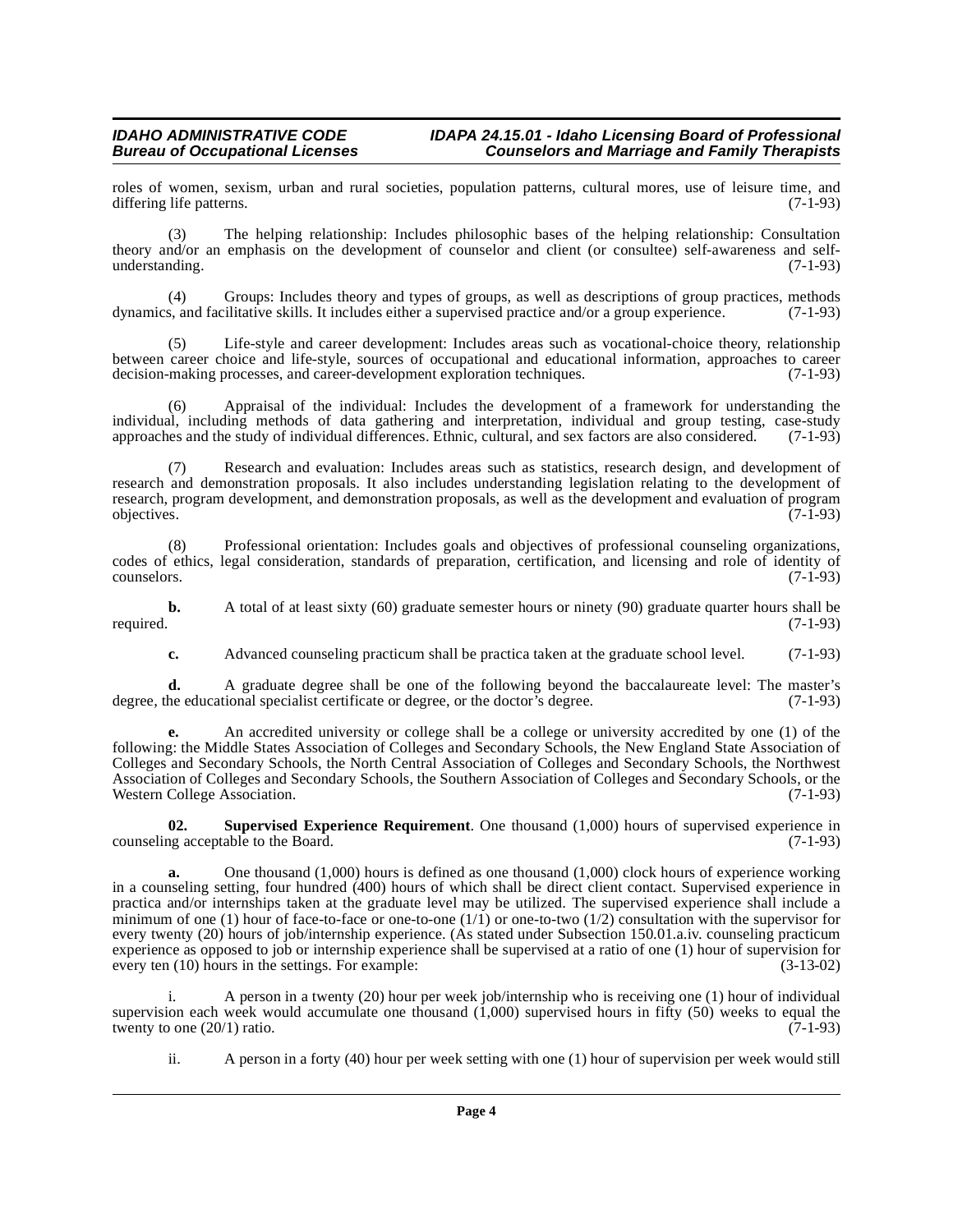#### **IDAHO ADMINISTRATIVE CODE IDAPA 24.15.01 - Idaho Licensing Board of Professional Counselors and Marriage and Family Therapists**

require fifty  $(50)$  weeks to equal the twenty to one  $(20/1)$  ratio.  $(7-1-93)$ 

iii. A person in a forty (40) hour per week setting with two (2) hours of supervision per week would accumulate the one thousand  $(1,000)$  hours at the twenty to one  $(20/1)$  supervision ratio in twenty-five (25) weeks.  $(7-1-93)$ 

**b.** Effective July 1 1988, the supervision must be provided by a Professional Counselor or a Clinical Professional Counselor licensed by the state of Idaho. If the applicant's supervision was provided in another state, it must have been provided by a counseling professional licensed by that state, provided the requirements for licensure in that state are substantially equivalent to the requirements of Title 54, Chapter 34, Idaho Code. If supervision was obtained prior to July 1, 1988, or in a state that does not regulate counseling, that supervision must have been provided by a qualified counselor educator as a part of a planned graduate program or by a person who holds a graduate degree beyond the baccalaureate level who is certified and/or licensed as a counselor, social worker, psychologist, or psychiatrist. Supervision by an administrative superior who is not in a counseling related profession is not acceptable to the Board. Supervision by a professional counseling peer, however, may be acceptable to the Board if the peer/supervisory relationship includes the same controls and procedures expected in an internship setting. (See Subsection 150.02.a.) For example, the relationship should include the staffing of cases, the critiquing of counseling tapes and this supervision must be conducted in a formal, professional, consistent manner on a regularly scheduled basis. (3-13-02)

**c.** Experience in counseling is defined as assisting individuals or groups, through the counseling relationship, to develop an understanding of personal problems, to define goals, and to plan action reflecting interests, abilities, aptitudes, and needs as related to persona-social concerns, educational progress, and occupations and careers. Counseling experience may include the use of appraisal instruments, referral activities, and research findings.  $(7-1-93)$ 

#### <span id="page-4-3"></span>**03. Written Examination Requirement**. (7-1-93)

**a.** The Board requires the successful passage of the National Counselor Examination prepared by the Board for Certified Counselors (NBCC).  $(3-13-02)$ National Board for Certified Counselors (NBCC).

**b.** Completion of the examination will not be required until the applicant meets the requirements presented in Subsections 150.01 and 151.02. However, an applicant may take the examination earlier if he desires.

(7-1-93)

**c.** The examination will be conducted at a time and place specified by the Board. (7-1-93)

**d.** Successful passage of the examination is defined by the Board as achievement of the passing score as NBCC. Reexamination shall consist of the entire examination. (3-13-02) set by the NBCC. Reexamination shall consist of the entire examination.

#### <span id="page-4-0"></span>**151. -- 224. (RESERVED).**

#### <span id="page-4-2"></span><span id="page-4-1"></span>**225. CLINICAL PROFESSIONAL COUNSELOR LICENSURE (RULE 225).**

The following requirements must be met for clinical professional counselor licensure. (3-13-02)

- **01. Requirements**. The following requirements must be met: (3-13-02)
- **a.** Hold a current Idaho licensed professional counselor license; and  $(7-1-97)$

**b.** Document two thousand (2,000) hours of direct client contact experience under supervision accumulated in no less than a two (2) year period after licensure. (3-13-02)

i. All applicants for Clinical Professional Counselor license must provide verification of meeting at least one thousand (1,000) hours of supervised experience under the supervision of a licensed Clinical Professional Counselor. The remainder of the supervision may be provided by licensed Psychiatrists, Counseling/Clinical Psychologists, Certified Social Workers-Private and Independent Practice or Marriage and Family Therapists.

(3-13-02)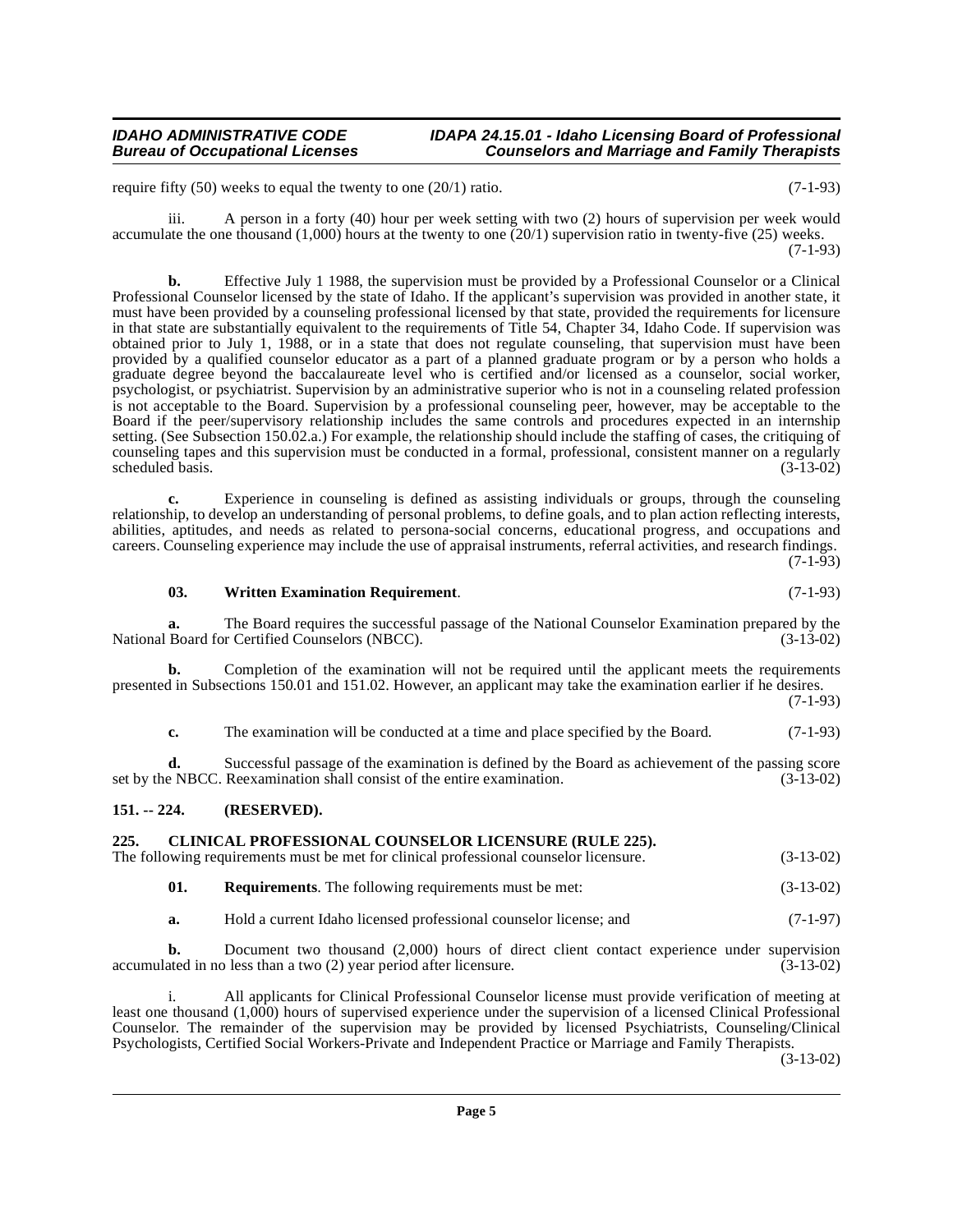#### **IDAHO ADMINISTRATIVE CODE IDAPA 24.15.01 - Idaho Licensing Board of Professional<br>Bureau of Occupational Licenses Counselors and Marriage and Family Therapists Counselors and Marriage and Family Therapists**

ii. The ratio for supervision will consist of one (1) hour of face-to-face, one-on-one (1/1) supervision thirty (30) hours of direct client contact. (7-1-97) to every thirty  $(30)$  hours of direct client contact.

**c.** Document proficiency in Diagnostic Evaluation by providing verification of successful completion ate course or other training/experience equivalent to a college course acceptable to the board. (7-1-97) of graduate course or other training/experience equivalent to a college course acceptable to the board.

<span id="page-5-5"></span>**02.** Supervisors. A supervisor may supervise no more than three (3) licensed professional counselors (7-1-97) at any one time.

<span id="page-5-1"></span>**03. Continuing Education**. Twenty (20) contact hours of continuing education germane to the practice of counseling as determined by the Board, is required each year to renew a Clinical Professional Counselor license. (3-13-02)

**a.** It shall be necessary for the applicant to provide documentation of attendance by securing authorized signatures or other documentation from the course instructors, providers, or sponsoring institution substantiating any and all hours attended by the applicant. This documentation must be maintained by the applicant and provided to the Board upon request by the Board or its agent. (3-13-02) and provided to the Board upon request by the Board or its agent.

**b.** Continuing education requirement shall be waived for the first renewal of a clinical professional r license.  $(3-13-02)$ counselor license.

#### **226. -- 234. (RESERVED).**

#### <span id="page-5-0"></span>**235. PASTORAL COUNSELORS (Rule 235).**

<span id="page-5-2"></span>The following requirements must be met for pastoral counselor licensure: (7-1-98)

**01. Graduate Degree**. Hold a Master of Divinity (M.Div.) degree or doctoral degree meeting the requirements set forth in Section 54-3405A(1) Idaho Code, from an accredited university or religious institution. (7-1-98)

**a.** An accredited university or religious institution shall be one accredited by: the Middle States Association of Colleges and Secondary Schools; the New England State Association of Colleges and Secondary Schools; the North Central Association of Colleges and Secondary Schools; the Northwest Association of Colleges and Secondary Schools; the Southern Association of Colleges and Secondary Schools; or the Western Colleges Association. (7-1-98)

**b.** The Pastoral Counselor Program May also be accredited by the Association of Theological Schools  $(ATS)$ .  $(7-1-98)$ 

<span id="page-5-4"></span>**02.** Practicum. Completion of a practicum of supervised counseling experience of four hundred (400) nours. (7-1-98) contact hours.

**a.** The four hundred (400) contact hours shall be supervised at a ratio of one (1) hour of supervision ten (10) contact hours. (7-1-98) for each ten  $(10)$  contact hours.

**b.** The practicum must be supervised by a qualified counselor educator as part of a planned graduate program. (7-1-98)

<span id="page-5-3"></span>**03. Post-Graduate Supervised Counseling Experience**. The completion of two thousand (2,000) contact hours of post-graduate supervised counseling experience with an approved supervisor. (7-1-98)

**a.** "Two thousand (2000) hours" hours is defined as two thousand (2,000) clock hours of experience in a counseling setting. working in a counseling setting.

**b.** The ratio of supervision to contact hours shall be one (1) hour of supervision for each twenty (20) contact hours. (7-1-98)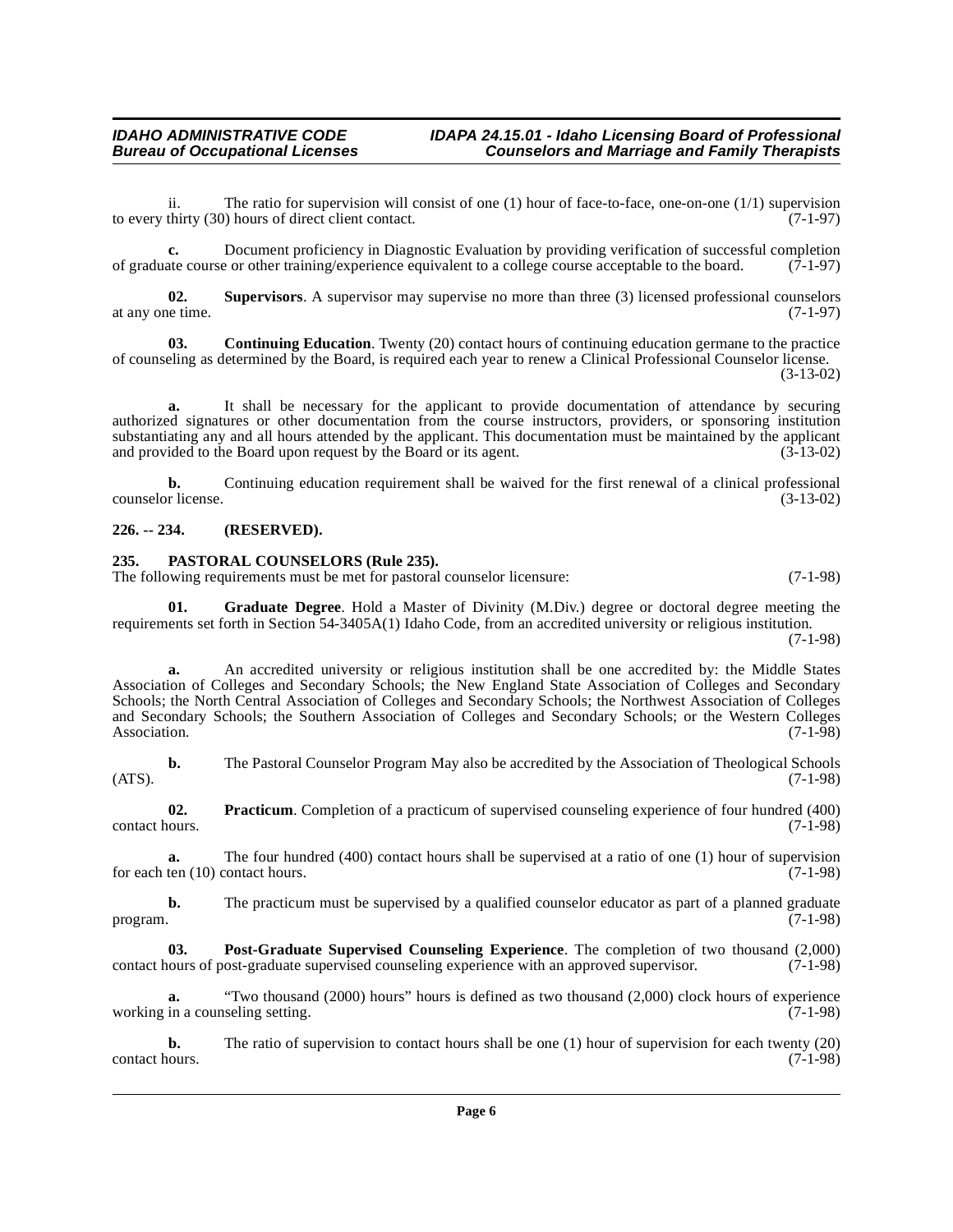#### **IDAHO ADMINISTRATIVE CODE IDAPA 24.15.01 - Idaho Licensing Board of Professional**<br>Bureau of Occupational Licenses **Internation** Counselors and Marriage and Family Therapists **Counselors and Marriage and Family Therapists**

**c.** An approved supervisor shall include an American Association of Pastoral Counselors approved supervisor, a licensed pastoral counselor, a licensed psychiatrist, a licensed psychologist, a licensed marriage and family therapist, or licensed professional counselor. (3-13-02)

#### <span id="page-6-5"></span>**04. Examination**. (7-1-98)

**a.** The Board requires the successful passage of the National Counselor Examination prepared by the Board for Certified Counselors (NBCC).  $(3-13-02)$ National Board for Certified Counselors (NBCC).

**b.** The examination will be conducted at a time and place specified by the Board. (7-1-98)

**c.** Successful passage of the examination is defined by the Board as achievement of the passing score e NBCC. Reexamination shall consist of the entire examination. (3-13-02) set by the NBCC. Reexamination shall consist of the entire examination.

#### <span id="page-6-0"></span>**236. (RESERVED).**

#### <span id="page-6-4"></span><span id="page-6-1"></span>**237. CONTINUING EDUCATION FOR PASTORAL COUNSELOR (Rule 237).**

A pastoral counselor must complete twenty (20) contact hours of continuing education to renew their license.

(3-13-02)

**01. Contact Hours**. The contact hours of continuing education must be undertaken within the following areas of study: (7-1-98)

<span id="page-6-3"></span>

| a. | Theories of personality and personality development; | $(7-1-98)$ |
|----|------------------------------------------------------|------------|
| b. | Theories of counseling and psychotherapy;            | $(7-1-98)$ |
| c. | Marriage and family dynamics and counseling;         | $(7-1-98)$ |
| d. | Group dynamics and counseling;                       | $(7-1-98)$ |
| e. | Personality, culture and ethics;                     | $(7-1-98)$ |
| f. | Psychology of religious experience;                  | $(7-1-98)$ |
| g. | Pastoral assessment and treatment;                   | $(7-1-98)$ |
| h. | Psychopathology;                                     | $(7-1-98)$ |
| i. | Theories of pastoral care;                           | $(7-1-98)$ |
| j. | Research methods;                                    | $(7-1-98)$ |
| k. | Orientation to the helping professions.              | $(7-1-98)$ |

**02. Documentation Of Attendance**. It shall be necessary for the applicant to provide documentation verifying attendance by securing authorized signatures or other documentation from the course instructors, providers, or sponsoring institution substantiating any and all hours attended by the applicant. This documentation must be maintained by the applicant and provided to the Board upon request by the Board or its agent. (3-13-02)

**03. When Requirements Begin**. Continuing education requirements shall be waived for the first renewal of a pastoral counselor license. (3-13-02)

#### <span id="page-6-6"></span><span id="page-6-2"></span>**238. MARRIAGE AND FAMILY THERAPISTS (Rule 238).**

The following requirements must be met for marriage and family therapist licensure: (3-13-02)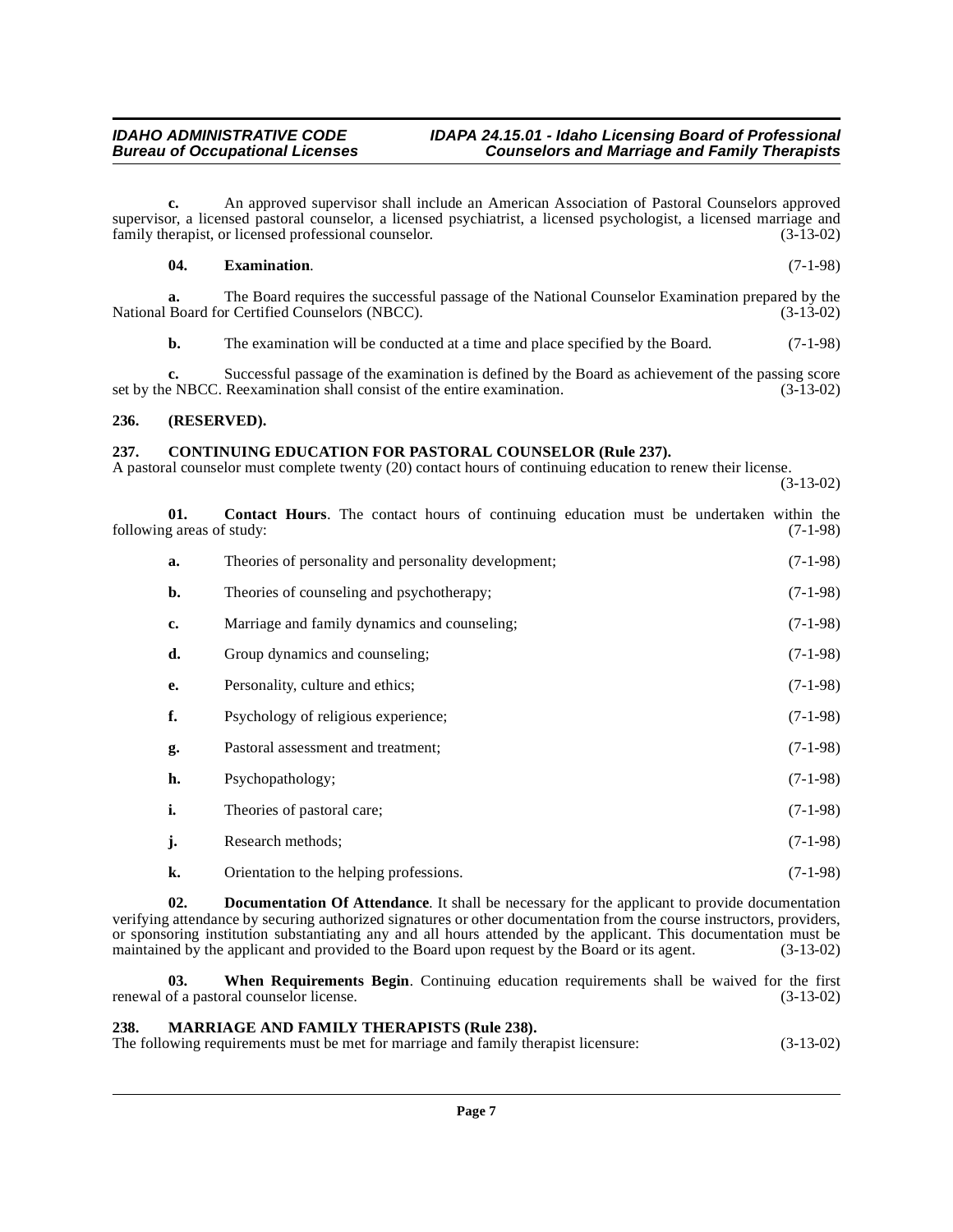<span id="page-7-5"></span><span id="page-7-4"></span><span id="page-7-2"></span>

|               | 01.                    | Graduate Degree. Possess a graduate degree as outlined in Section 54-3405C(1), Idaho Code.                                                                                                                                 | $(3-13-02)$ |
|---------------|------------------------|----------------------------------------------------------------------------------------------------------------------------------------------------------------------------------------------------------------------------|-------------|
|               | 02.                    | <b>Practicum</b> . Must meet the requirements as outlined in Section $54-3405C(2)$ , Idaho Code.                                                                                                                           | $(3-13-02)$ |
|               | 03.                    | Supervised Marriage And Family Therapy Experience. Must meet the three thousand $(3,000)$<br>hour requirement as outlined in Section 54-3405C(3), Idaho Code.                                                              | $(3-13-02)$ |
|               | a.                     | A minimum of two thousand (2,000) postgraduate direct client contact hours, in no less than a two<br>(2) year time period shall include;                                                                                   | $(3-13-02)$ |
|               | i.                     | A minimum one thousand (1,000) direct client contact hours with couples and families; and                                                                                                                                  | $(3-13-02)$ |
|               | ii.                    | Two hundred (200) hours of supervision.                                                                                                                                                                                    | $(3-13-02)$ |
|               | b.                     | No more than one hundred (100) hours of group supervision shall be allowed. Group supervision<br>shall be defined as no more than six (6) supervisees per each supervisor; and                                             | $(3-13-02)$ |
|               | c.                     | Individual supervision is defined as up to two $(2)$ supervisees per supervisor; and                                                                                                                                       | $(3-13-02)$ |
|               | d.<br>supervision; and | Supervision must employ the use of audio technologies or video technologies or co-therapy, or live                                                                                                                         | $(3-13-02)$ |
|               | e.                     | In accordance with the adopted Codes of Ethics prohibiting dual relationships, a supervisor shall<br>not act as an applicant's personal Professional Counselor/Therapist.                                                  | $(3-13-02)$ |
|               | 04.                    | <b>Examination.</b>                                                                                                                                                                                                        | $(3-13-02)$ |
|               | а.                     | The Board requires successful passage of the National Marital and Family Therapy Examination as<br>approved by the Association of Marital and Family Therapy Regulatory Boards (AMFTRB).                                   | $(3-13-02)$ |
|               | b.                     | The examination will be conducted at a time and place specified by the Board.                                                                                                                                              | $(3-13-02)$ |
|               | c.                     | Successful passage of the examination is defined by the Board as achievement of the passing score<br>set by the AMFTRB. Reexamination shall consist of the entire examination.                                             | $(3-13-02)$ |
| 239.<br>239). |                        | <b>GRANDFATHER PROVISION FOR MARRIAGE AND FAMILY THERAPY LICENSURE (Rule</b>                                                                                                                                               |             |
|               |                        | Until June 30, 2003 any person who meets the qualifications outlined in Section $54-3405C(6)$ , Idaho Code, shall<br>provide the following and upon approval by the Board be issued a marriage and family therapy license: | $(3-13-02)$ |
|               | 01.                    | <b>Application.</b> A complete application including the applicable fees; and                                                                                                                                              | $(3-13-02)$ |
|               | 02.                    | Documentation. Certified documentation of;                                                                                                                                                                                 | $(3-13-02)$ |
|               | a.                     | Current clinical membership in the AAMFT or the National Academy for Certified Family                                                                                                                                      |             |

<span id="page-7-3"></span><span id="page-7-1"></span><span id="page-7-0"></span>Therapists (NACFT) or membership or certification in another professional organization with requirements substantially similar to AAMFT or NACFT; or (3-13-02)

**b.** A graduate degree in a mental health related field from an accredited college of university; and (3-13-02)

**c.** A minimum of three thousand (3000) hours of post graduate direct client contact experience in and family therapy. (3-13-02) marriage and family therapy.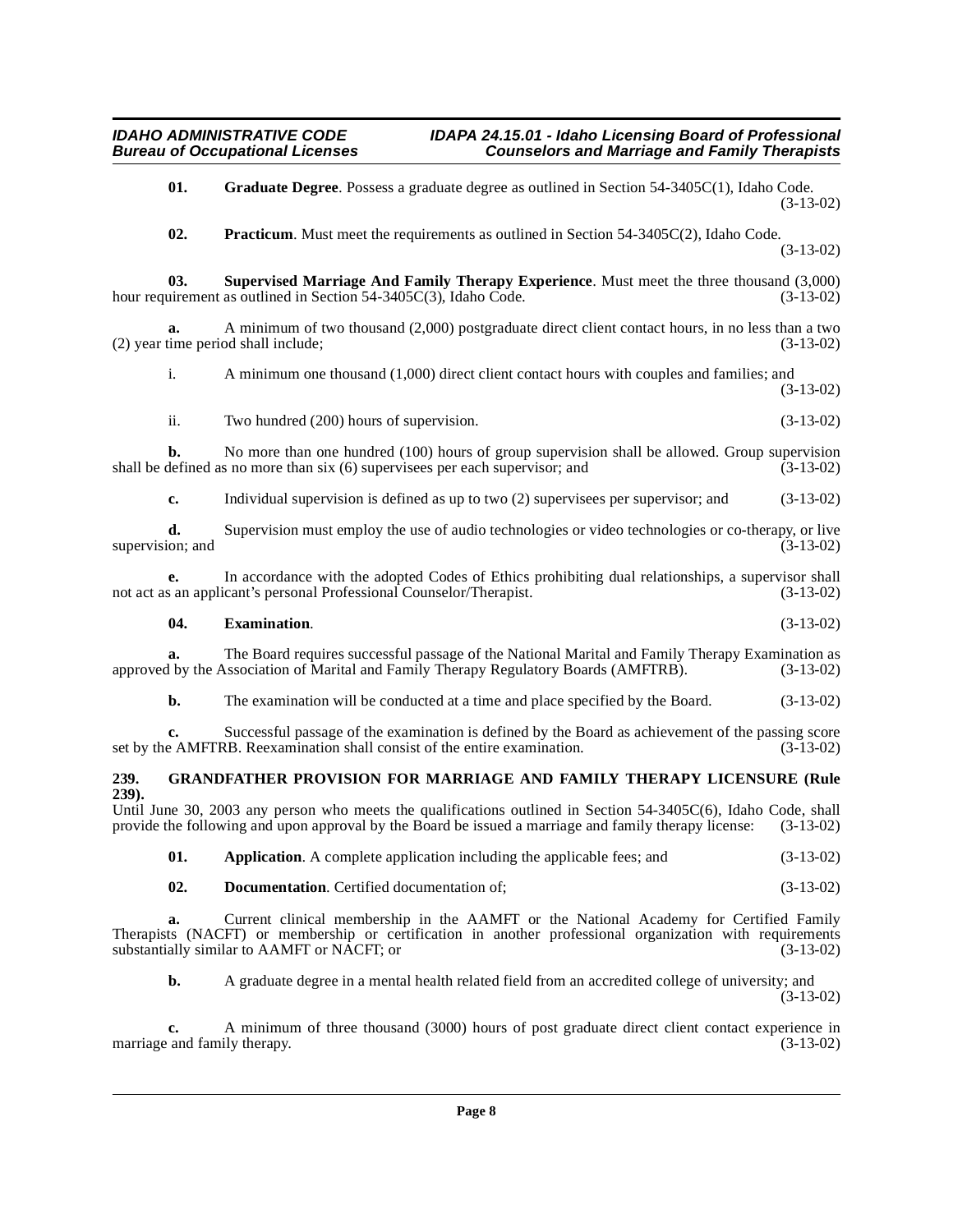#### **IDAHO ADMINISTRATIVE CODE IDAPA 24.15.01 - Idaho Licensing Board of Professional Counselors and Marriage and Family Therapists**

#### <span id="page-8-7"></span><span id="page-8-0"></span>**240. CONTINUING EDUCATION FOR MARRIAGE AND FAMILY THERAPISTS (Rule 240).**

A marriage and family therapist must annually complete twenty (20) contact hours of continuing education to renew<br>(3-13-02) their license. their license.  $(3-13-02)$ 

<span id="page-8-6"></span>**01.** Contact Hours. The contact hours of continuing education shall be obtained in areas of study to the practice of marriage and family therapy as approved by the Board. (3-13-02) germane to the practice of marriage and family therapy as approved by the Board.

**Documentation Of Attendance**. It shall be necessary for the applicant to provide documentation verifying attendance by securing authorized signatures or other documentation from the course instructors, providers, or sponsoring institution substantiating any and all hours attended by the applicant. This documentation must be maintained by the applicant and provided to the Board upon request by the Board or its agent. (3-13-02) maintained by the applicant and provided to the Board upon request by the Board or its agent.

**03. When Requirements Begin**. Continuing education requirements shall be waived for the first renewal of a marriage and family therapist license. (3-13-02)

<span id="page-8-8"></span>**04. Excess Hours**. Continuing education hours accumulated during the twelve (12) months immediately preceding the license expiration date may be applied toward meeting the continuing education requirement for the next license renewal. No more than five (5) hours in excess of the required twenty (20) hours shall be carried forward. Excess hours may be used only during the next renewal period and may not be carried forward<br>(3-13-02)<br>(3-13-02) more than one  $(1)$  time.

#### <span id="page-8-5"></span><span id="page-8-1"></span>**241. CONDITIONAL COUNSELING LICENSE (Rule 241).**

The following requirements must be met for the issuance of a conditional counseling license: (3-18-99)

<span id="page-8-11"></span>**01. Possess A Bachelor's Degree**. Possess a bachelor's degree in a counseling field from an accredited university or college offering an undergraduate program in counseling.

**a.** A counseling field shall be in social work, psychology, mental health areas or such other degree as determined by the board in one or more of those areas stated in Subsection 150.01.a.iv.

**b.** An accredited university or college shall be a college or university accredited by one (1) of the following: the Middle States Association of Colleges and Secondary Schools, the New England State Association of Colleges and Secondary Schools, the North Central Association of Colleges and Secondary Schools, the Northwest Association of Colleges and Secondary Schools, the Southern Association of Colleges and Secondary Schools, or the Western College Association. (3-18-99)

<span id="page-8-10"></span>**02. Follow The Ethical Standards Of A Professional Counselor**. The Board adopts the American Counseling Association (ACA) Code of Ethics as referenced in Section 004. All applicants will receive a copy of the ACA Code of Ethics. All licensees will be required to adhere to the ACA Code of Ethics. (3-13-02)

#### <span id="page-8-2"></span>**242. -- 249. (RESERVED).**

#### <span id="page-8-3"></span>**250. FEES (Rule 250).**

<span id="page-8-9"></span><span id="page-8-4"></span>

| 01.            | <b>Application Fee.</b> Application fee:                       | $(7-1-97)$  |
|----------------|----------------------------------------------------------------|-------------|
| a.             | Professional Counselor - Seventy-five dollars (\$75).          | $(3-13-02)$ |
| $\mathbf{b}$ . | Clinical Professional Counselor - Seventy-five dollars (\$75). | $(3-13-02)$ |
| c.             | Pastoral Counselor - Seventy-five dollars (\$75).              | $(3-13-02)$ |
| d.             | Conditional Counseling License - Seventy-five dollars (\$75).  | $(3-18-99)$ |
| e.             | Marriage and Family Therapist - Seventy-five dollars (\$75).   | $(3-13-02)$ |
|                |                                                                |             |

<span id="page-8-12"></span>**02. Professional Counselor, Marriage And Family Therapist, And Pastoral Counselor**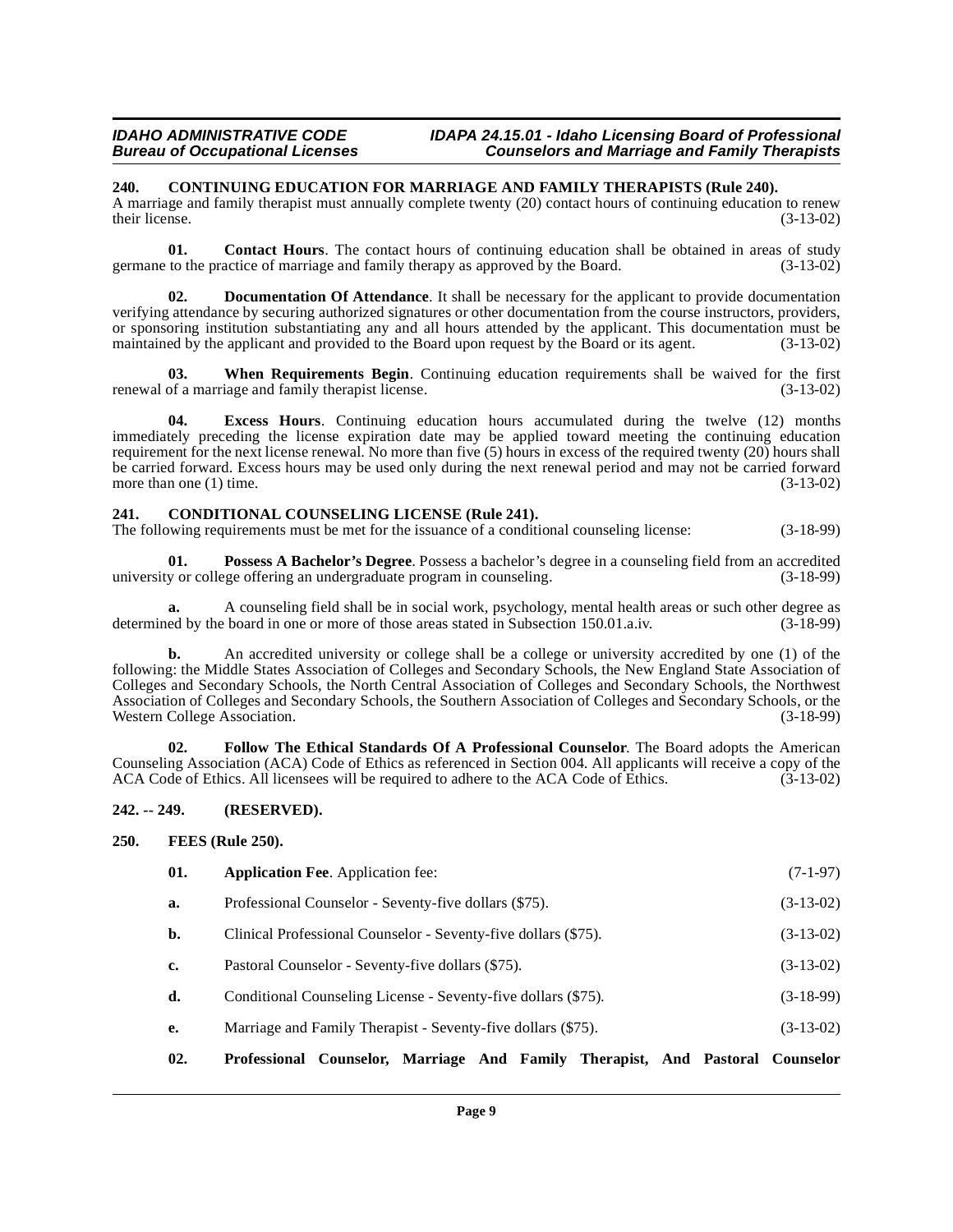#### **IDAHO ADMINISTRATIVE CODE IDAPA 24.15.01 - Idaho Licensing Board of Professional**<br>Bureau of Occupational Licenses **International Counselors and Marriage and Family Therapists Counselors and Marriage and Family Therapists**

**Examination Or Reexamination Fee**. The Professional Counselor, Marriage and Family Therapist and Pastoral Counselor license examination or reexamination fee shall be the fee as set by the provider of the approved examination.<br>(3-13-02) examination. (3-13-02)

<span id="page-9-9"></span>

| 03. | <b>Original License Fee.</b> Original License fee:             | $(7-1-97)$  |
|-----|----------------------------------------------------------------|-------------|
| a.  | Professional Counselor - Seventy-five dollars (\$75).          | $(3-13-02)$ |
| b.  | Clinical Professional Counselor - Seventy-five dollars (\$75). | $(3-13-02)$ |
| c.  | Pastoral Counselor - Seventy-five dollars (\$75).              | $(3-13-02)$ |
| d.  | Conditional Counseling License - Seventy-five dollars (\$75).  | $(3-18-99)$ |
| e.  | Marriage and Family Therapist - Seventy-five dollars (\$75).   | $(3-13-02)$ |

**04. Annual Renewal Fee**. Annual license renewal fee for Professional Counselor, Clinical Professional Counselor, Marriage and Family Therapist, Pastoral Counselor, and Conditional Counseling - Sixty dollars (\$60). (3-13-02) dollars  $(\$60)$ .

<span id="page-9-5"></span><span id="page-9-4"></span><span id="page-9-3"></span>**05. Fees Are Non-Refundable**. All fees are non-refundable. (7-1-93)

#### <span id="page-9-0"></span>**251. -- 299. (RESERVED).**

#### <span id="page-9-1"></span>**300. ENDORSEMENT (Rule 300).**

The Board may grant a license to any person who submits a completed application on a form approved by the board together with the required fees and who:  $(3-13-02)$ together with the required fees and who:

<span id="page-9-8"></span>**01**. **Holds A Current License**. The applicant must be the holder of a current active license, in the profession for which a license is being sought, issued by the authorized regulatory entity in another state or country, the certification of which must be received directly by the board from the issuing agency; and (3-13-0 the certification of which must be received directly by the board from the issuing agency; and

<span id="page-9-7"></span>**Has Not Been Disciplined**. The applicant must certify they have not been disciplined within the last five (5) years, had a license revoked, suspended, restricted, or otherwise sanctioned by any regulatory entity and<br>(3-13-02) (3-13-02) has never voluntarily surrendered a license; and

<span id="page-9-6"></span>**03. Is Of Good Moral Character**. The applicant must certify they are of good moral character and have not been convicted, found guilty, or received a withheld judgment or suspended sentence for any felony; and

(3-13-02)

**04. Has Documented Experience**. The applicant must provide a documented record of at least five (5) years actual practice under licensure immediately prior to application in the profession for which a license is being sought, or can demonstrate hardship or extenuating circumstances that prohibited practice during a portion of the five (5) year period as determined by the board; and (3-13-02)

<span id="page-9-2"></span>**05. Will Abide By Laws, Rules And Code Of Ethics**. The applicant must certify under oath to abide by the laws and rules governing the practice of counseling and marriage and family therapy in Idaho and the applicable code of ethics as adopted; and (3-13-02)

**06. Provides Information**. The applicant must document at least three (3) of the following during the five (5) years immediately prior to application: (3-13-02)

<span id="page-9-10"></span>**a.** A minimum of one thousand (1,000) hours client contact; (3-13-02)

**b.** Service as an officer of a state or national counseling or marriage and family therapy organization, or a member of a state or national counseling or marriage and family therapy board or committee, or other leadership positions as may be approved by the board;  $(3-13-02)$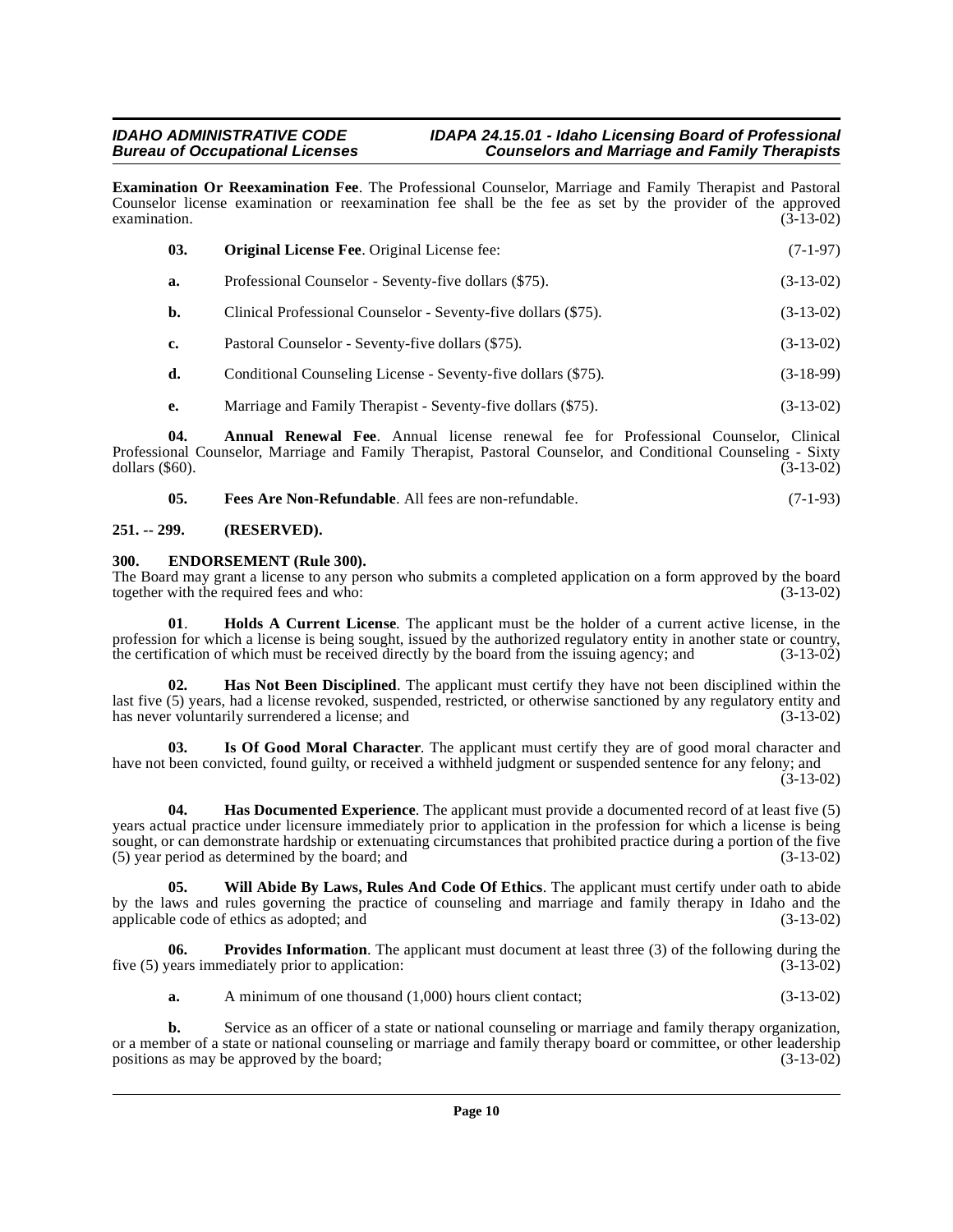#### **IDAHO ADMINISTRATIVE CODE IDAPA 24.15.01 - Idaho Licensing Board of Professional**<br>Bureau of Occupational Licenses **Internation** Counselors and Marriage and Family Therapists **Counselors and Marriage and Family Therapists**

**c.** Teaching at least three (3) graduate courses for credit at an accredited college or university;  $(3-13-02)$ 

**d.** A certificate to supervise issued by the NBCC or AAMFT: (3-13-02)

**e.** Providing at least twelve (12) months of supervision to each of no less than three (3) persons licensure: (3-13-02) seeking licensure;

**f.** Maintained professional liability insurance for the previous five (5) years with proof of no claims (3-13-02) filed; (3-13-02)

**g.** Obtained a post graduate degree in a field of study related to counseling or marriage and family therapy that is in addition to the minimum licensure requirements; (3-13-02)

**h.** Current certification by a national credentialing entity as approved by the board in the discipline for censure is sought: (3-13-02) which licensure is sought:

**i.** Twenty (20) hours of continuing education per year for the five (5) years immediately prior to application. (3-13-02) application. (3-13-02)

#### <span id="page-10-0"></span>**301. -- 349. (RESERVED).**

#### <span id="page-10-10"></span><span id="page-10-1"></span>**350. CODE OF ETHICS (Rule 350).**

The Board adopts the American Counseling Association (ACA) Code of Ethics and the American Association for Marriage and Family Therapy (AAMFT) Code of Ethics as referenced in Section 004. All applicants will receive a copy of both the ACA Code of Ethics and the AAMFT Code of Ethics. All licensees shall be required to adhere to the appropriate Code of Ethics pertaining to their licensure. (3-13-02)

#### <span id="page-10-2"></span>**351. -- 399. (RESERVED).**

#### <span id="page-10-13"></span><span id="page-10-3"></span>**400. RENEWAL OF LICENSE (Rule 400).**

Each person licensed under this act must renew said license prior to July 1 of each year or the license will be cancelled. Cancelled licenses may be reinstated in accordance with the requirements of Section 67-2614, Idaho Code. (3-13-02)

#### <span id="page-10-4"></span>**401. -- 449. (RESERVED).**

#### <span id="page-10-12"></span><span id="page-10-5"></span>**450. GENERAL SCOPE OF THE LICENSEE'S APPROPRIATE PRACTICE (Rule 450).**

<span id="page-10-8"></span>**01. Board Recommendation Of Generic Scope Of Practice**. While a license to practice as a counselor could be considered generic in nature, it should not be viewed as an authorization to provide counseling or therapy services to every client population in every possible professional setting. Counselors and marriage and family therapists shall practice only within the boundaries of competence (see the applicable Code of Ethics). (3-13-02)

<span id="page-10-14"></span>**02. Submission Of Additional Information For Scope Of Practice**. A licensed counselor or marriage and family therapist who considers the Board's recommended guidelines to be too restrictive may wish to submit additional information to acquaint the Board with new, possibly more expansive qualifications. (3-13-02)

#### <span id="page-10-6"></span>**451. -- 499. (RESERVED).**

#### <span id="page-10-11"></span><span id="page-10-7"></span>**500. DISCIPLINARY PROCEDURES (Rule 500).**

**01. Disciplinary Procedures**. The disciplinary procedures of the Bureau are the disciplinary es of the Board. (3-13-02) procedures of the Board.

<span id="page-10-9"></span>**02. Civil Fine**. The Board may impose a civil fine not to exceed one thousand dollars (\$1,000) for each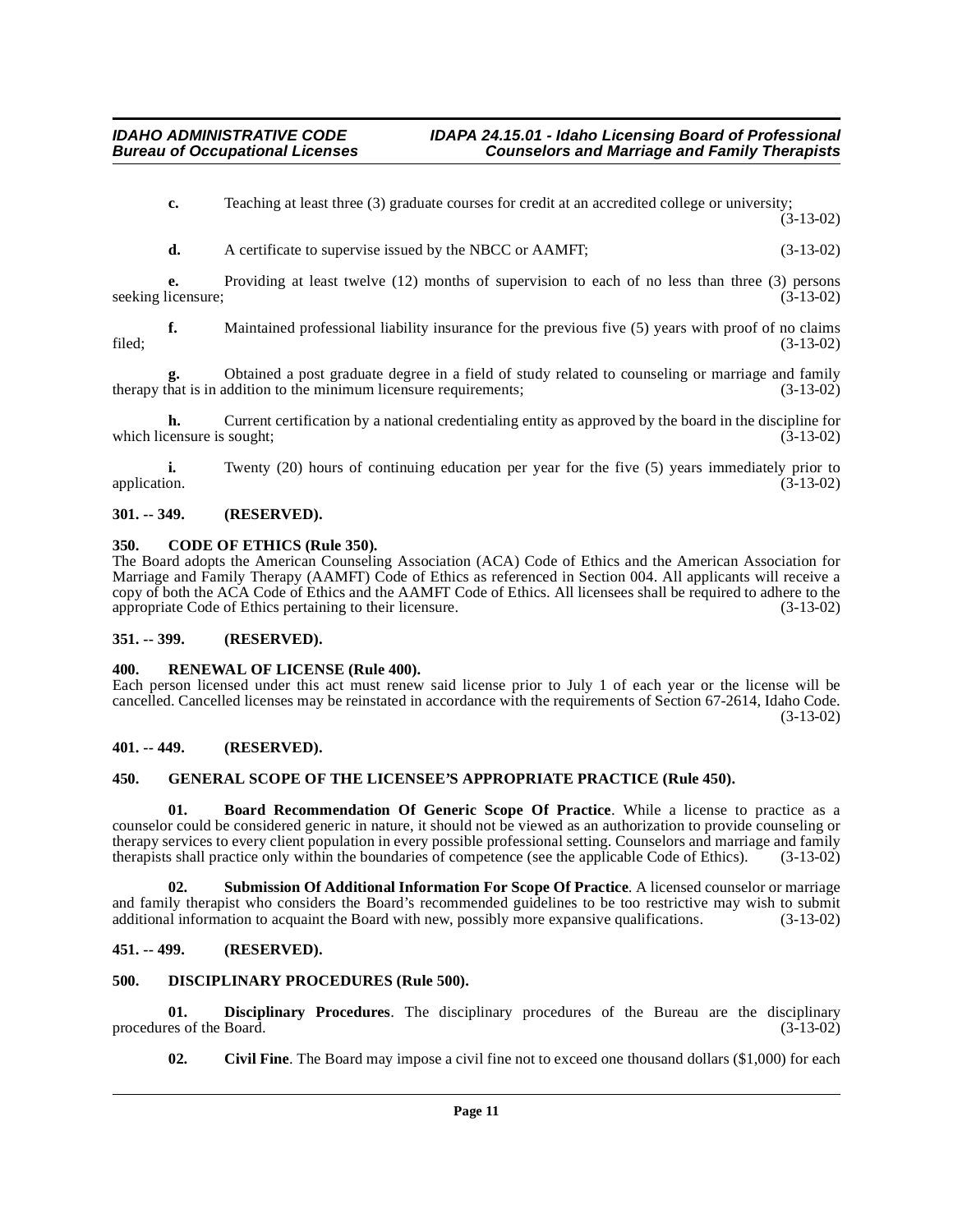violation upon anyone licensed under Title 54, Chapter 34, Idaho Code who is found by the Board to be in violation of Section 54-3407. Idaho Code. (3-13-02) of Section  $\overline{54-3407}$ , Idaho Code.

<span id="page-11-3"></span>**03. Costs And Fees**. The Board may order anyone licensed under Title 54, Chapter 34, Idaho Code, who is found by the Board to be in violation of the provisions of Title 54, Chapter 34, Idaho Code, to pay the costs and fees incurred by the Board in the investigation or prosecution of the licensee. (3-13-02) and fees incurred by the Board in the investigation or prosecution of the licensee.

#### <span id="page-11-0"></span>**501. -- 549. (RESERVED).**

#### <span id="page-11-1"></span>**550. RULE MAKING HISTORY PRIOR TO JULY 1, 1993 (Rule 550).**

Adopted October 4, 1983 Amended and Readopted December 24, 1985 Effective January 13, 1986 Amended and Readopted May 10, 1988 Effective May 30, 1988 Amended and Readopted May 16, 1991 (7-1-93)

<span id="page-11-2"></span>**551. -- 999. (RESERVED).**